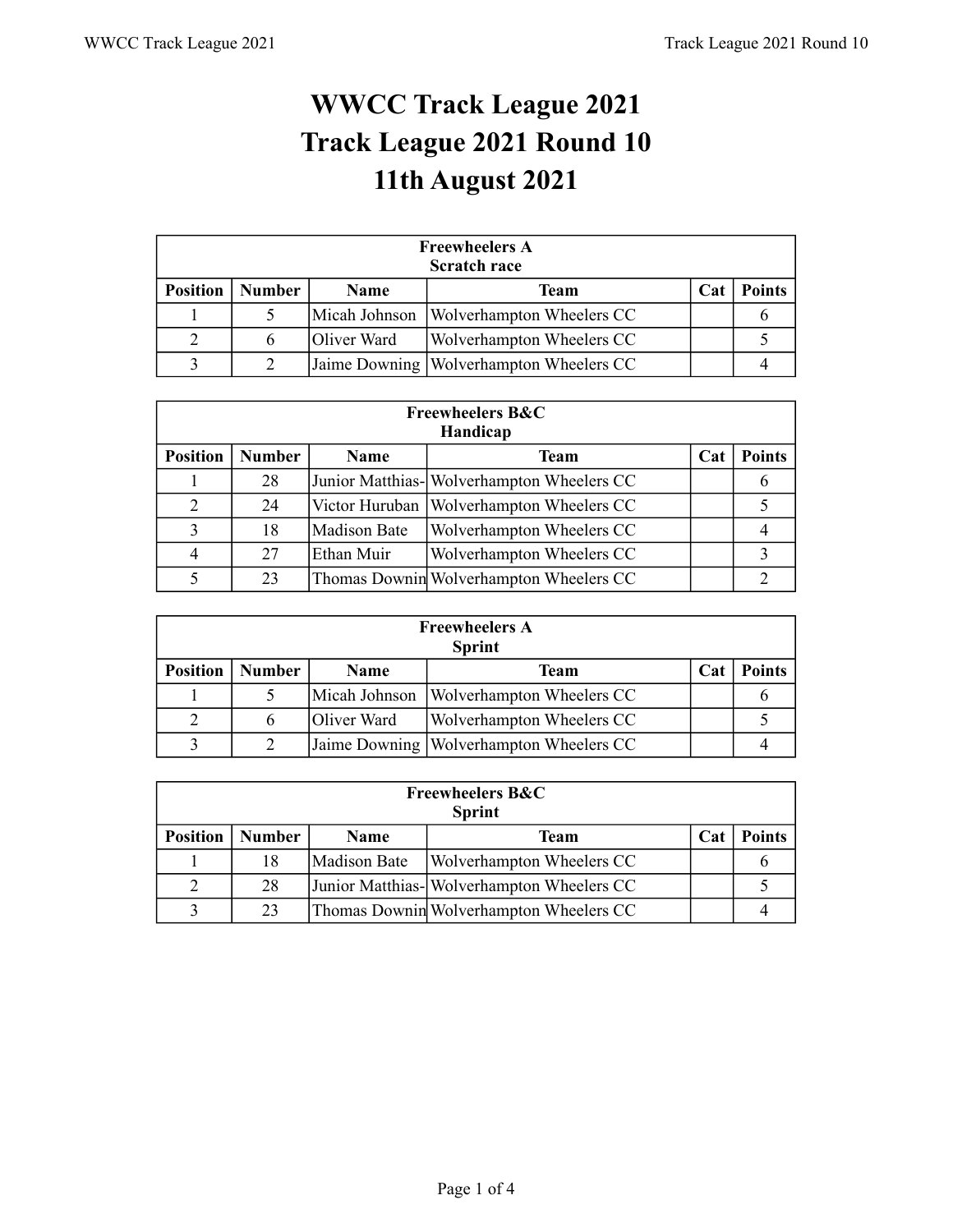| <b>Freewheelers A</b><br>Keirin |               |             |                                         |     |               |  |  |  |  |
|---------------------------------|---------------|-------------|-----------------------------------------|-----|---------------|--|--|--|--|
| <b>Position</b>                 | <b>Number</b> | <b>Name</b> | Team                                    | Cat | <b>Points</b> |  |  |  |  |
|                                 |               | Oliver Ward | Wolverhampton Wheelers CC               |     |               |  |  |  |  |
|                                 |               |             | Micah Johnson Wolverhampton Wheelers CC |     |               |  |  |  |  |
| $\mathbf{R}$                    |               |             | Jaime Downing Wolverhampton Wheelers CC |     |               |  |  |  |  |

| <b>Freewheelers B&amp;C</b><br>Keirin |               |                     |                                            |     |               |  |  |  |  |
|---------------------------------------|---------------|---------------------|--------------------------------------------|-----|---------------|--|--|--|--|
| <b>Position</b>                       | <b>Number</b> | Name                | Team                                       | Cat | <b>Points</b> |  |  |  |  |
|                                       | 28            |                     | Junior Matthias- Wolverhampton Wheelers CC |     | O             |  |  |  |  |
| 2                                     | 27            | Ethan Muir          | Wolverhampton Wheelers CC                  |     |               |  |  |  |  |
| 3                                     | 24            |                     | Victor Huruban   Wolverhampton Wheelers CC |     |               |  |  |  |  |
| 4                                     | 18            | <b>Madison Bate</b> | Wolverhampton Wheelers CC                  |     | 3             |  |  |  |  |
|                                       | 23            |                     | Thomas Downin Wolverhampton Wheelers CC    |     |               |  |  |  |  |

| <b>Freewheelers A</b><br><b>Hot Dog Circuit</b> |               |             |                                           |     |               |  |  |  |  |
|-------------------------------------------------|---------------|-------------|-------------------------------------------|-----|---------------|--|--|--|--|
| <b>Position</b>                                 | <b>Number</b> | <b>Name</b> | Team                                      | Cat | <b>Points</b> |  |  |  |  |
|                                                 |               |             | Micah Johnson   Wolverhampton Wheelers CC |     |               |  |  |  |  |
| 2                                               | 6             | Oliver Ward | Wolverhampton Wheelers CC                 |     |               |  |  |  |  |
| $\mathbf{R}$                                    |               |             | Jaime Downing   Wolverhampton Wheelers CC |     |               |  |  |  |  |

| <b>Freewheelers B&amp;C</b><br><b>Hot Dog Circuit</b> |               |                     |                                            |            |               |  |  |  |  |
|-------------------------------------------------------|---------------|---------------------|--------------------------------------------|------------|---------------|--|--|--|--|
| <b>Position</b>                                       | <b>Number</b> | Name                | <b>Team</b>                                | <b>Cat</b> | <b>Points</b> |  |  |  |  |
|                                                       | 28            |                     | Junior Matthias- Wolverhampton Wheelers CC |            |               |  |  |  |  |
| 2                                                     | 24            |                     | Victor Huruban   Wolverhampton Wheelers CC |            |               |  |  |  |  |
| 3                                                     | 18            | <b>Madison Bate</b> | <b>Wolverhampton Wheelers CC</b>           |            |               |  |  |  |  |
| $\overline{4}$                                        | 23            |                     | Thomas Downin Wolverhampton Wheelers CC    |            |               |  |  |  |  |
|                                                       | 27            | Ethan Muir          | Wolverhampton Wheelers CC                  |            |               |  |  |  |  |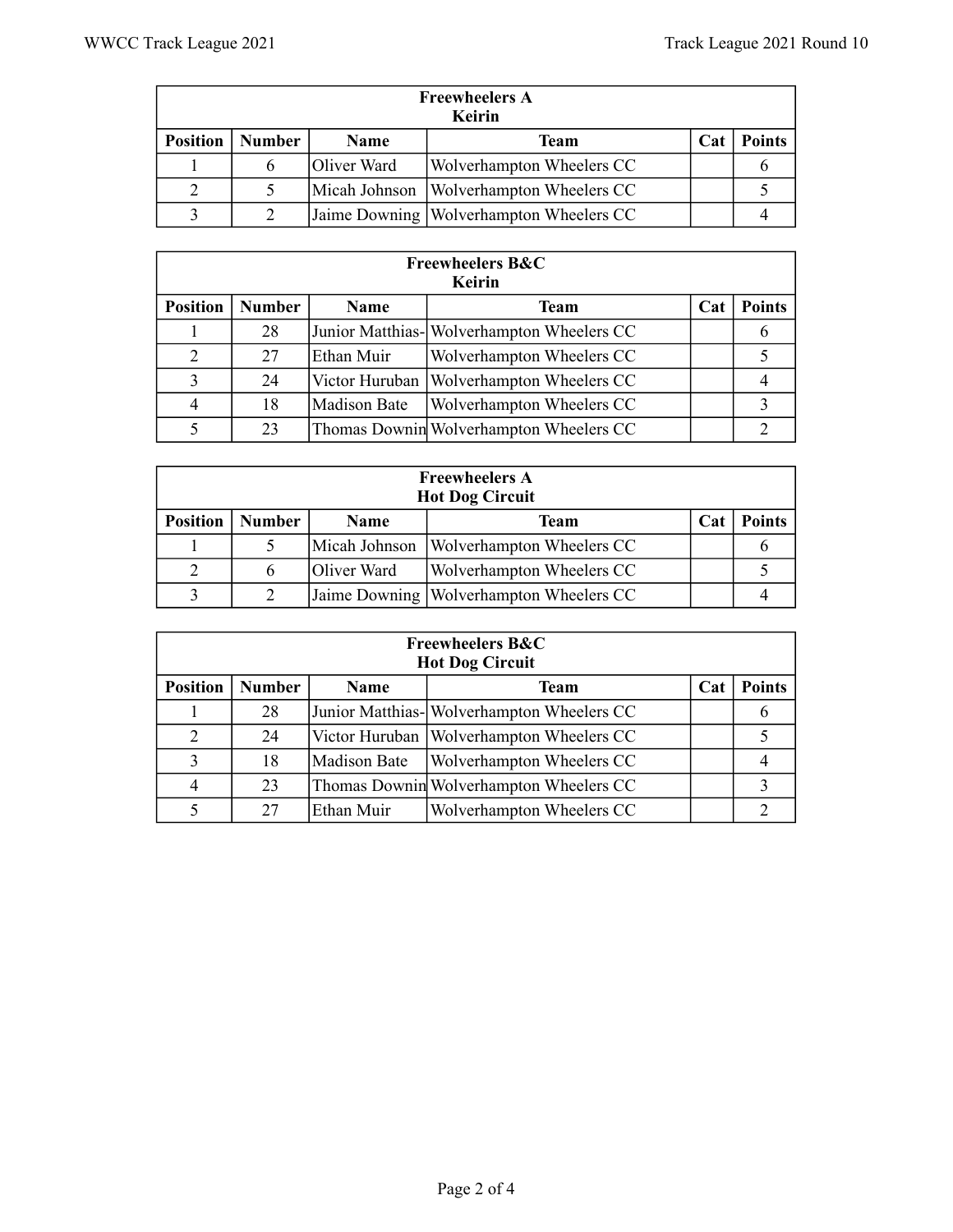| Senior A, B & Youth<br>Scratch race, 12 laps |               |               |                                   |     |                          |  |  |  |  |
|----------------------------------------------|---------------|---------------|-----------------------------------|-----|--------------------------|--|--|--|--|
| <b>Position</b>                              | <b>Number</b> | <b>Name</b>   | <b>Team</b>                       | Cat | <b>Points</b>            |  |  |  |  |
|                                              | 11            | Thomas White  | Cero - Cycle Division Racing Team | A   | 6                        |  |  |  |  |
| 2                                            | 4             | Mark McCann   | <b>BC</b> Velo                    | V   | 5                        |  |  |  |  |
| 3                                            | 17            | Craig Guy     | Fred's Race Team                  |     | 4                        |  |  |  |  |
| 4                                            | 5             | Craig Whittle | Fred's Race Team                  | V   | 3                        |  |  |  |  |
| 5                                            | 9             | Ray Lovell    | Wolverhampton Wheelers CC         | B   | 6                        |  |  |  |  |
| 6                                            | 2             | Mike Cosnett  | Wolverhampton Wheelers CC         | V   | 2                        |  |  |  |  |
| 7                                            |               | Mark Byard    | Wolverhampton Wheelers CC         | V   | $\overline{\mathcal{L}}$ |  |  |  |  |
| 8                                            |               | Carl Hardwick | Wolverhampton Wheelers CC         | V   | 4                        |  |  |  |  |
| 9                                            | 18            | Zak White     | Wolverhampton Wheelers CC         |     | 3                        |  |  |  |  |

| Senior A, B & Youth<br>Keirin, Heat 1 |               |               |                           |            |               |  |  |  |
|---------------------------------------|---------------|---------------|---------------------------|------------|---------------|--|--|--|
| <b>Position</b>                       | <b>Number</b> | <b>Name</b>   | Team                      | <b>Cat</b> | <b>Points</b> |  |  |  |
|                                       | 18            | Zak White     | Wolverhampton Wheelers CC |            |               |  |  |  |
| 2                                     |               | Carl Hardwick | Wolverhampton Wheelers CC |            |               |  |  |  |
| 3                                     |               | Ray Lovell    | Wolverhampton Wheelers CC | В          |               |  |  |  |
| 4                                     |               | Mark Byard    | Wolverhampton Wheelers CC |            |               |  |  |  |

| Senior A, B & Youth<br>Keirin, Heat 2 |               |               |                                   |     |               |  |  |  |  |
|---------------------------------------|---------------|---------------|-----------------------------------|-----|---------------|--|--|--|--|
| <b>Position</b>                       | <b>Number</b> | <b>Name</b>   | Team                              | Cat | <b>Points</b> |  |  |  |  |
|                                       |               | Thomas White  | Cero - Cycle Division Racing Team | A   |               |  |  |  |  |
| 2                                     |               | Mark McCann   | <b>BC</b> Velo                    |     |               |  |  |  |  |
| 3                                     | 17            | Craig Guy     | Fred's Race Team                  |     |               |  |  |  |  |
| 4                                     |               | Mike Cosnett  | Wolverhampton Wheelers CC         |     |               |  |  |  |  |
|                                       |               | Craig Whittle | Fred's Race Team                  |     |               |  |  |  |  |

| Senior A, B & Youth<br><b>Elimination</b> |               |               |                                   |     |                             |  |  |  |  |
|-------------------------------------------|---------------|---------------|-----------------------------------|-----|-----------------------------|--|--|--|--|
| <b>Position</b>                           | <b>Number</b> | Name          | <b>Team</b>                       | Cat | <b>Points</b>               |  |  |  |  |
|                                           | 11            | Thomas White  | Cero - Cycle Division Racing Team | A   | 6                           |  |  |  |  |
| 2                                         | 4             | Mark McCann   | <b>BC</b> Velo                    | V   | 5                           |  |  |  |  |
| 3                                         | 17            | Craig Guy     | Fred's Race Team                  |     | $\overline{4}$              |  |  |  |  |
| 4                                         | 2             | Mike Cosnett  | Wolverhampton Wheelers CC         | V   | 3                           |  |  |  |  |
| 5                                         | 5             | Craig Whittle | Fred's Race Team                  | V   | $\mathcal{D}_{\mathcal{L}}$ |  |  |  |  |
| 6                                         | 18            | Zak White     | Wolverhampton Wheelers CC         |     | 6                           |  |  |  |  |
| 7                                         | 9             | Ray Lovell    | Wolverhampton Wheelers CC         | B   | 5                           |  |  |  |  |
| 8                                         |               | Mark Byard    | Wolverhampton Wheelers CC         | V   | 4                           |  |  |  |  |
| 9                                         |               | Carl Hardwick | Wolverhampton Wheelers CC         | V   | 3                           |  |  |  |  |